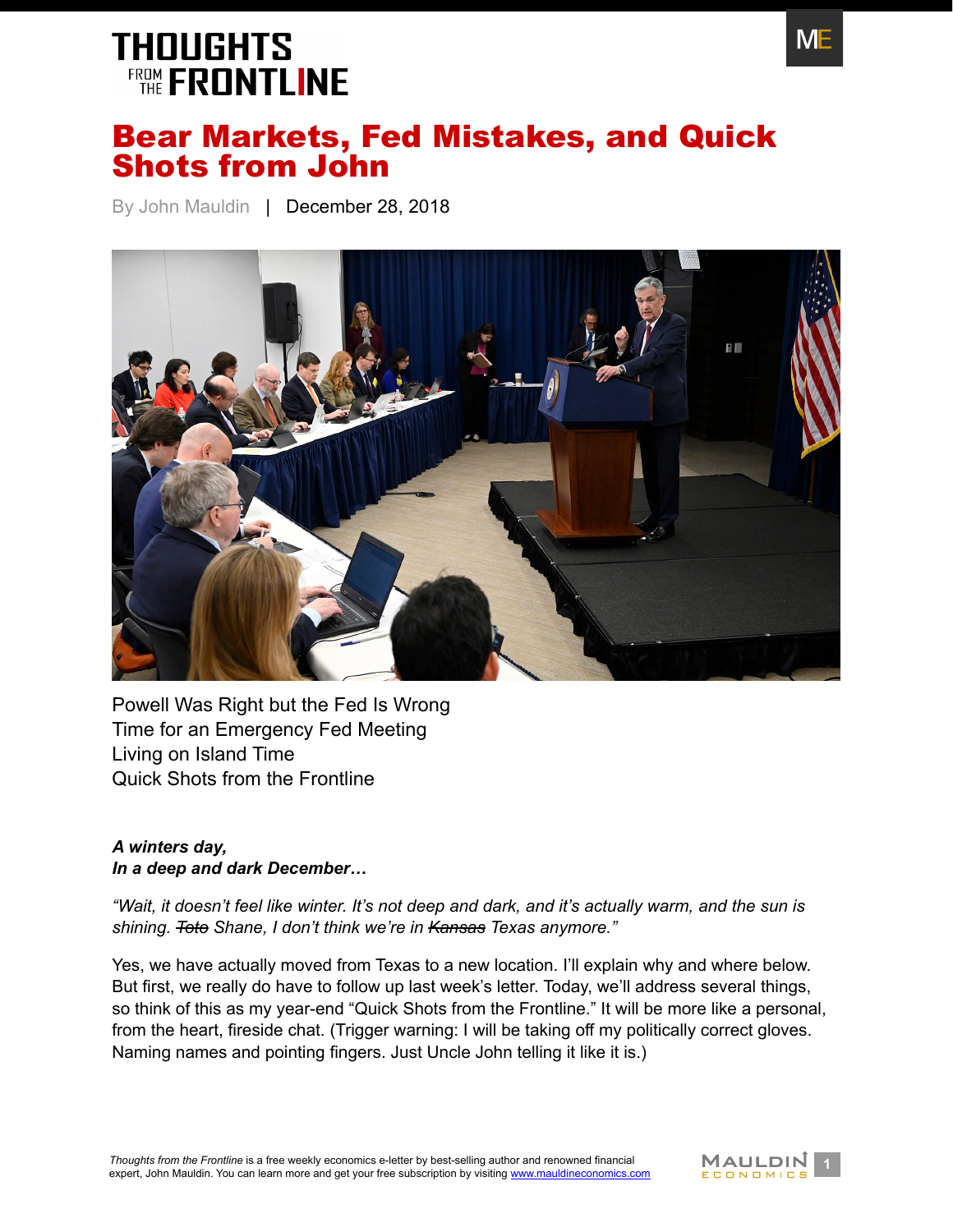

This letter may run a little longer, but next week I promise to get back to the typical 3,000 or so words. Today is just you and I having a conversation. Pick up your favorite beverage (for me, it's a glass of coffee or tea now), sit back, and let's chew on the world.

### <span id="page-1-0"></span>**Powell Was Right but the Fed Is Wrong**

Last week. I argued [Jerome Powell did the right thing](https://www.mauldineconomics.com/frontlinethoughts/powell-the-third-mandate-the-new-fed-and-crawdads) by raising rates a mere 25 basis points. He forcefully declared the Fed's independence from the market and politicians for the first time since Volcker. Greenspan, Bernanke, and, in particular, Yellen all gave the markets a "put" option—basically a third unofficial mandate to make sure that asset prices keep rising. Now, of course, that's not the way they would express it, but that is, in fact, what they did. They created a series of bubbles, which spectacularly (and predictably) blew up, particularly screwing the little guys who didn't know better and could least afford losses. We should not be where we are today, *and we would not be here today*, without their seriously screwing up Federal Reserve policy.

But they had the hubris to take credit for fixing the crises they created. Exactly like the arsonist taking credit for fixing the fire he started. They have no shame. Jay Powell is not the culprit in raising rates. The main problem is that Janet Yellen failed to raise rates before him, and I think she did so out of political bias for a Democratic president and then to help a Democratic candidate (Clinton). She would vigorously deny this, of course, but if it looks like a duck and quacks like a duck…. The Federal Reserve was not independent of either the markets or politicians during her watch. Shame on her. Double shame on her!

Now, having said Chairman Powell did the right thing, let me tell you where he and the current Fed leaders are royally serewing up making a mess. I've mentioned it before, but I want to highlight it as we go into the New Year. This is critically important.

No serious scientist would run a two-variable experiment. By that I mean, you run an experiment with one variable to see what happens. If you have two variables in your experiment and something either good or bad happens, you don't know which variable was the cause. You first run the experiment with one variable, then do it again with the second one. After that, you have the knowledge to run an experiment with both of them.

The Federal Reserve is running a two-variable experiment without the benefit of ever having run a one-variable experiment to determine what the results would be. **It is decidedly the stupidest monetary policy mistake in a long line of Fed mistakes.**

(Like I said earlier, the gloves are off. This is my opinion. You may disagree.)

What are the two variables? They are raising interest rates (albeit slowly) and aggressively reducing their balance sheet. I think many of the problems we see in the market are results of this combination. They should do one or the other, not both.

Of these two, everybody wants to blame the last rate hike, but let's look at the other variable.

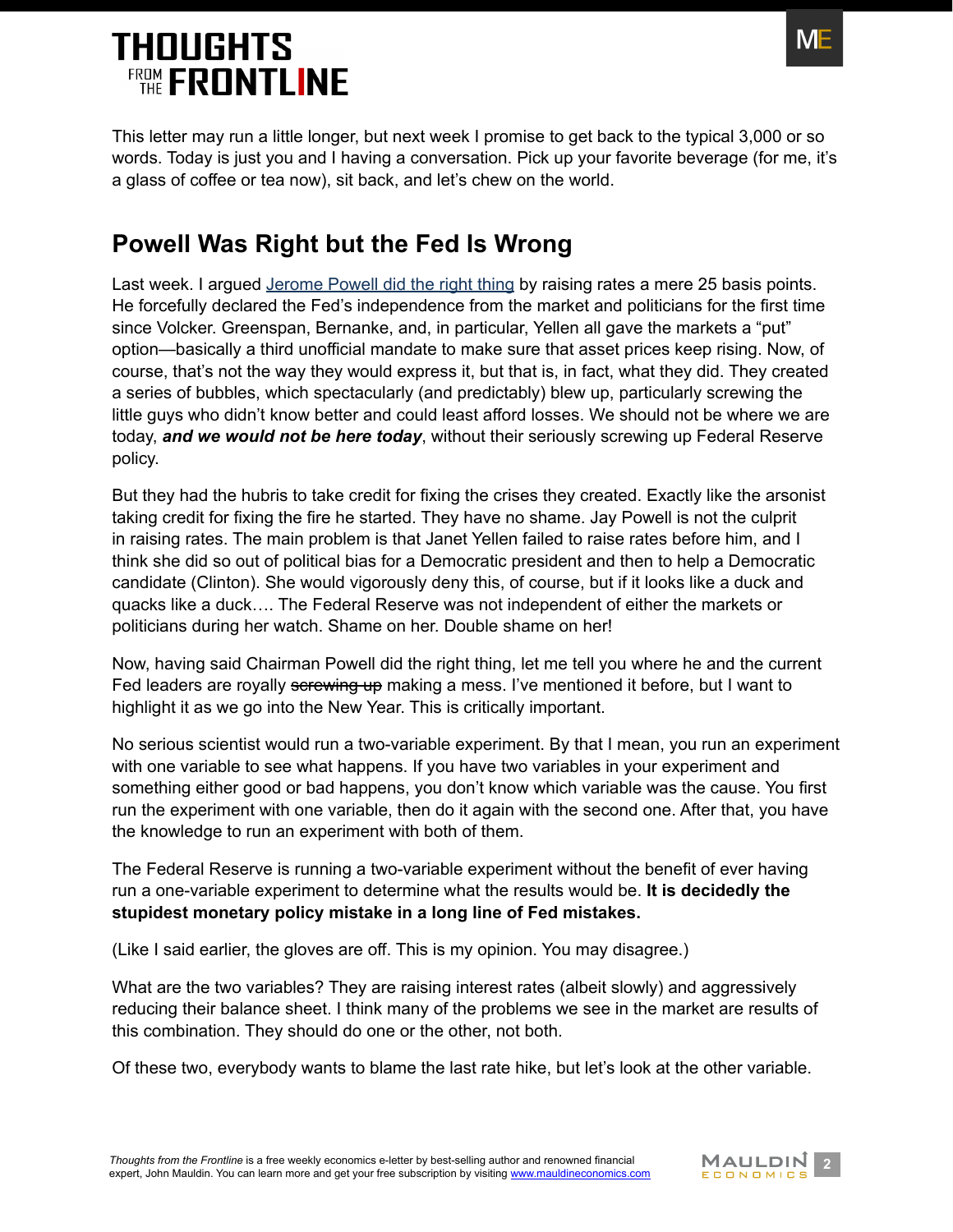While the Fed radically reduces its balance sheet, the European Central Bank is also ending its QE (quantitative easing), as are other central banks. They are taking away the market's crack cocaine. Note also that all of the erack cocaine QE began to disappear worldwide toward the beginning of October. While I realize correlation is not causation, especially with only one data point, I find it suspicious that the markets turned volatile about that same time.

I find it just as plausible that the balance sheet reduction is as responsible for the market volatility as the increased rates. If QE made the markets go up, especially in concert with the ECB, the Bank of England, and the Bank of Japan, then it's no surprise if ending it makes the markets fall.

Let's get real. The Fed Funds target is now at 2.25%, barely above inflation. Zero real interest rates mean they are still essentially giving away free money, and free money causes bubbles. If Powell was trying to "lean into the market" and cut off budding inflation (that frankly I don't see), he would have rates at 4% or 5%. Now *that* would mean we should blame the Fed for pushing us into recession and other bad things.

But, in fact, rates are still barely over inflation. Janet Yellen should have had them there four \$#%%!@#\$\$ years ago. You want to castigate someone? You want to point fingers? Janet Yellen and the two previous Fed chairs are good places to start.

Warning: I'm next going to insult a bunch of smart, maybe even brilliant, people. This is not polite nor is it politically correct. I will try to be better in 2019, but right now, I am pretty pissed. (Again, this is Uncle John talking and not your normal, humble analyst. Uncle John uses words like that.)

Powell and the Federal Open Market Committee listen to extremely smart PhDs from all the best schools with their fabulous multi-algorithmic models, which prove that you could raise rates and reduce the balance sheet at the same time with no problems.

Bluntly, those smart people (many of whom are actually quite brilliant, and I'm sure they are nice people, and their kids and dogs love them) mistakenly trust models based on past performance, and even worse (much, unbelievably, really badly, worse, which I can't emphasize enough!) on monetary theory that is clearly, evidently, badly, manifestly wrong.

They have been using these models to forecast future market actions and the economy for decades, and they are about 0 for 300 in being right. It is statistically impossible to be that bad unless your models/assumptions are fundamentally flawed, which they are. Their underlying economic theories manifestly don't work. Because they have no politically and academically acceptable theories to substitute, they are slaves to their own mal-education. They think this makes them smarter than the markets. I can't say it any stronger than that. I have actually been in the room when someone was aggressively (I use that word precisely, as it is the correct word for that particular conversation) remonstrating a Federal Reserve economist about said models. He went so far as to say that the best thing that Powell could do would be to fire all those PhDs and ignore their models.

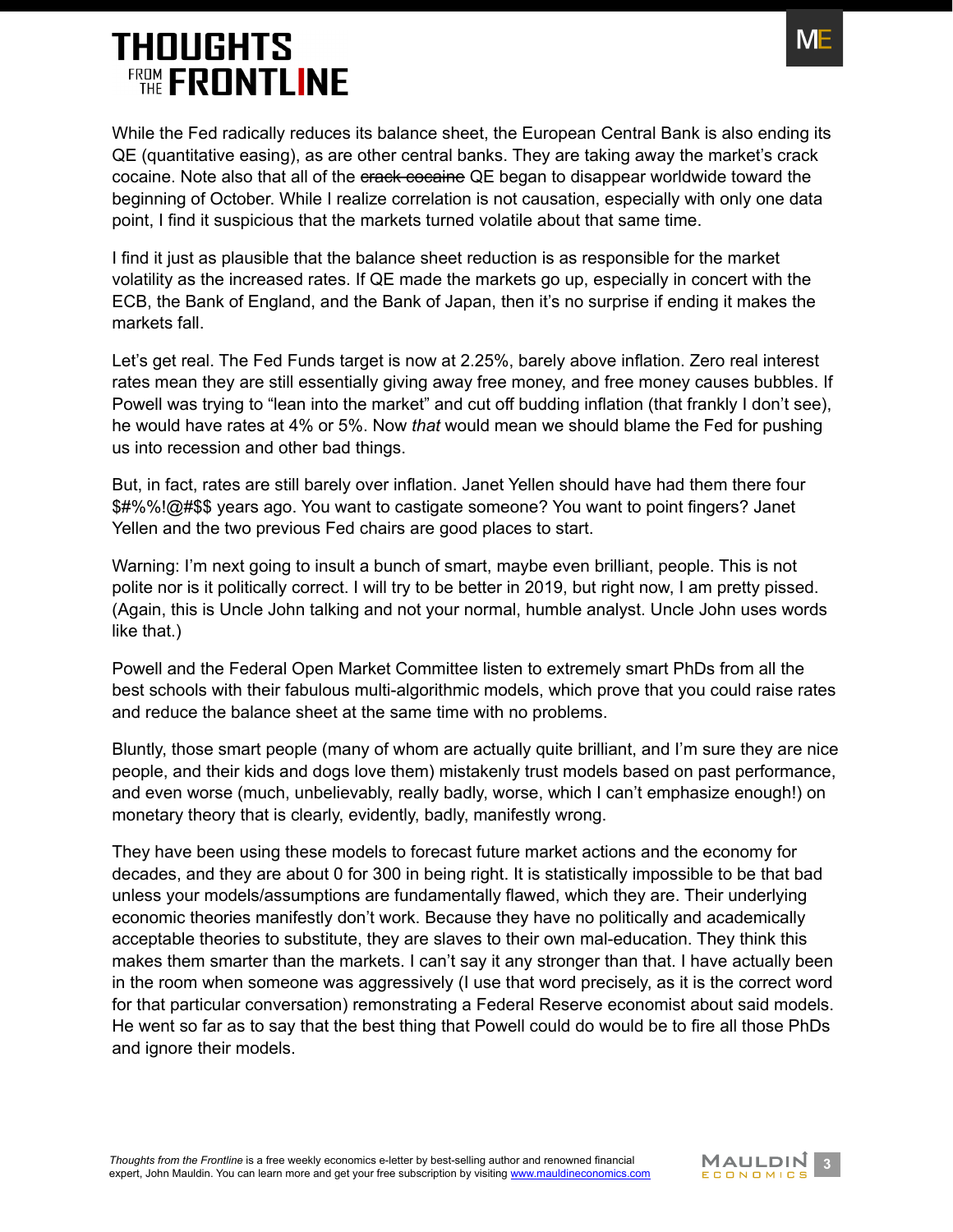

As you might imagine, the Fed economist was not happy with that analysis. The veins in his neck were popping, he was red faced and his voice was raised. Having known him for 10 years, I was rather shocked. He is actually a rather mild-mannered guy. But this clearly got his goat.

Now, here's the shocking thing… and the lesson that I learned, which was burned into my brain. He asked a very simple question, (neck veins popping): "You can't take away a model without replacing it with another model. What model will you replace it with?" The interlocutor, who is perhaps the best observer of the bond markets I know, stammered a little bit and then forcefully said, "You can't actually model the future," or something to that effect. (This was back when I was drinking, it was later in the evening and more than a few bottles of wine may have been involved. As you might guess, like me, he was not a fan of models. And it was the nature of this gathering to disagree with each other late at night…)

Personal sidebar: my day job for the last almost 30 years has been to look at money managers, who usually have a model that looks at past performance and projects it into the future. Every hypothetical performance model I have ever seen looked absolutely awesome. I can't say that I've seen a thousand of them, but it is not an exaggeration to say that I've seen more than a few hundred… well, maybe many hundreds. And then I have observed the performance of those models after I have seen them. Bluntly, it makes me skeptical of all models—including the ones that I build myself.

When I say the words "past performance is not indicative of future results," I damn skippy mean them. All past performance models were built in a particular macroeconomic environment. Unless you can find a macroeconomic environment that is similar (as in, very closely similar) to where we currently are and where we are currently going, your particular model deserves a tad bit of skepticism. Maybe it will work and maybe it won't. It is up to the macro analyst (that would be guys like me) to try and figure out which one will work well enough to confidently invest your money (as in, your money and mine).

I can't tell you how hard and difficult and truly daunting that is. Especially after you have done it for many years and have the scars to prove it. I know, I know, I should write a rather lengthy essay/book on choosing money managers. Let me just leave it at this: If you have a buy-andhold, 60/40, traditional portfolio, I think you are going to be hammered in the future. It will not serve you or your retirement well. You may not like what happened to your portfolio this month and we're not even in a recession. Not even close. Well, maybe closer than we would like but it is still in our future. But I digress…

I've also looked at a lot of macroeconomic models. You can't understand the depths of how much I would deeply love to find a macroeconomic forecasting model that was actually reliable. To have such a crystal ball would not only be soul soothing but also extremely profitable for my clients and, admittedly, me. It would be the Holy Grail.

All those PhDs at the Fed still haven't found the Holy Grail after 40 or 50 years. Hell, they haven't even found a decent cup of coffee. But they think they have, so their bosses confidently run a two-variable experiment with our economic system.

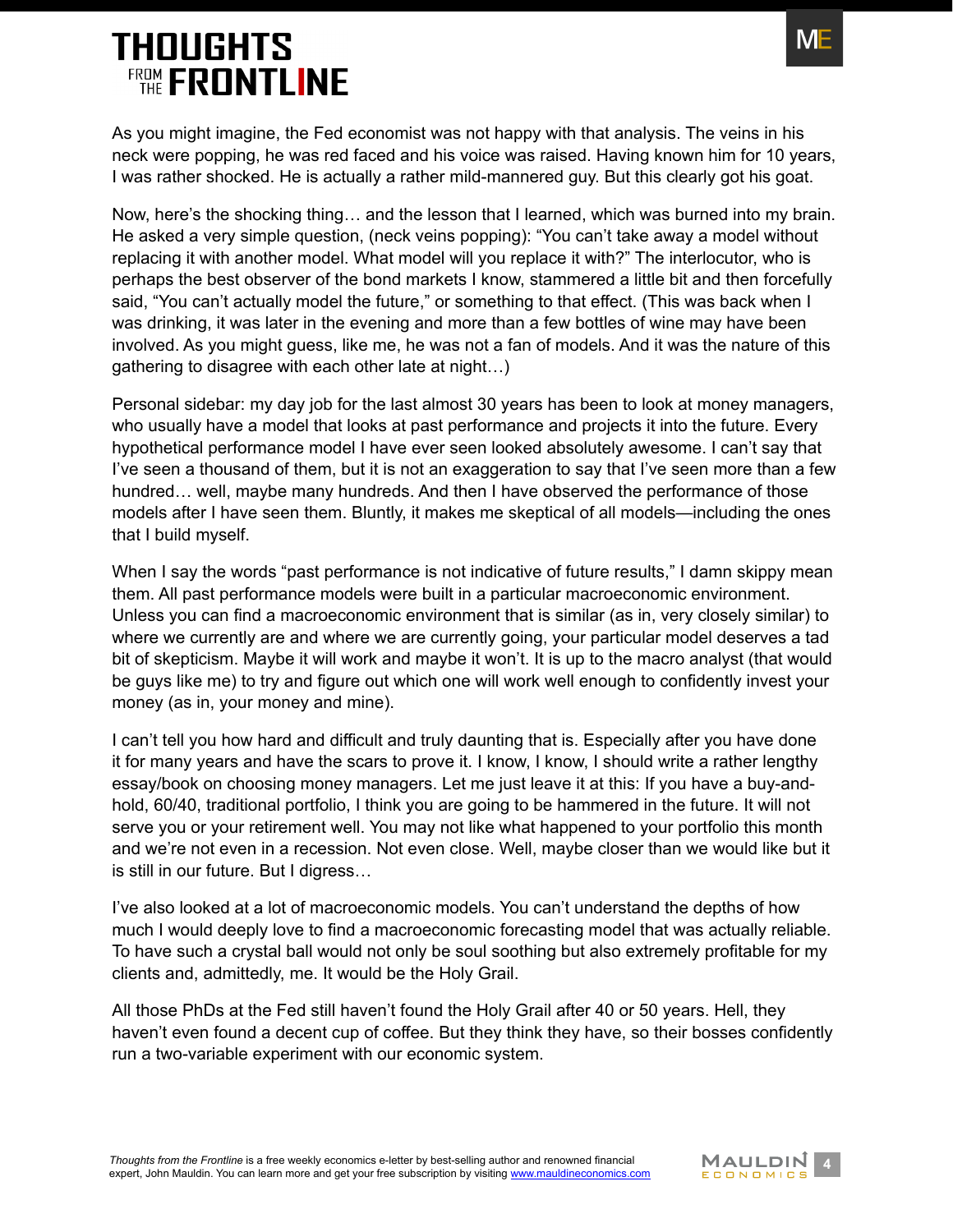

#### <span id="page-4-0"></span>**Time for an Emergency Fed Meeting**

Just between you and me, I think the Fed has raised rates for the last time this cycle. I think in the first quarter of 2019, the FOMC members will begin to see the data weakening and realize that further hikes would make the situation worse, not better. But in any case, they should use their best judgment and ignore both political pressure and market volatility. If inflation rises and the economy strengthens, then hike another time. I don't expect either to happen. (My actual forecast is next week. I have to save something for that letter.)

However, they also need to end this two-variable experiment nonsense. It is a major monetary policy mistake. Powell should call an emergency FOMC meeting (as in, next week) at which they suspend the balance sheet unwinding. One thing at a time. That is not responding to the markets. It is correcting a prior policy error.

And with all that said, here are some personal notes.

### <span id="page-4-1"></span>**Living on Island Time**

Shane and I have been having long talks for the past year. We've both lived in Texas all our lives. Texas is the greatest state in the Union (at least, according to our admittedly biased opinion), but for various personal reasons we both wanted a "reset." Even though we love our home and Dallas is probably the best place in the world for somebody who travels as much as I do, we needed a change.

Bluntly, life had lost a little bit of its "joie de vivre." My work, which is absolutely the best in the world, a true dream job, is a gift to me. But over the last year or so, it became, well, *work*. And it was beginning to show up in my writing style, my attitudes about deadlines, and in my personal life… which Shane gently and kindly pointed out. She also said that, I swear to God, that I needed to get out and swing a golf club to loosen up because I was stiff.

When was the last time a wife said, you need to get a golf club in your hands? So, after 20 years of not golfing, I bought a custom set of golf clubs (when did these things get so expensive?) and actually used them on some course in Georgia for the first time. For the price I paid, I thought they should have magic in them. Turns out, they were merely expensive golf clubs designed for my old-man swing, and there was no magic. I played the worst golf of my life… but walked off the course feeling better than ever. I could see my life changing, at least on a physical level.

So, two parts to the puzzle: We needed this change of location, and I needed somewhere I can golf year-round, or at least go to the driving range as I don't have time to play two or three games a week. Fortunately, even 30–45 minutes on the driving range helps a lot. And who knows, maybe I'll even learn to make contact with the ball again and watch it go forward. Maybe not far, but at least straight and in the air.

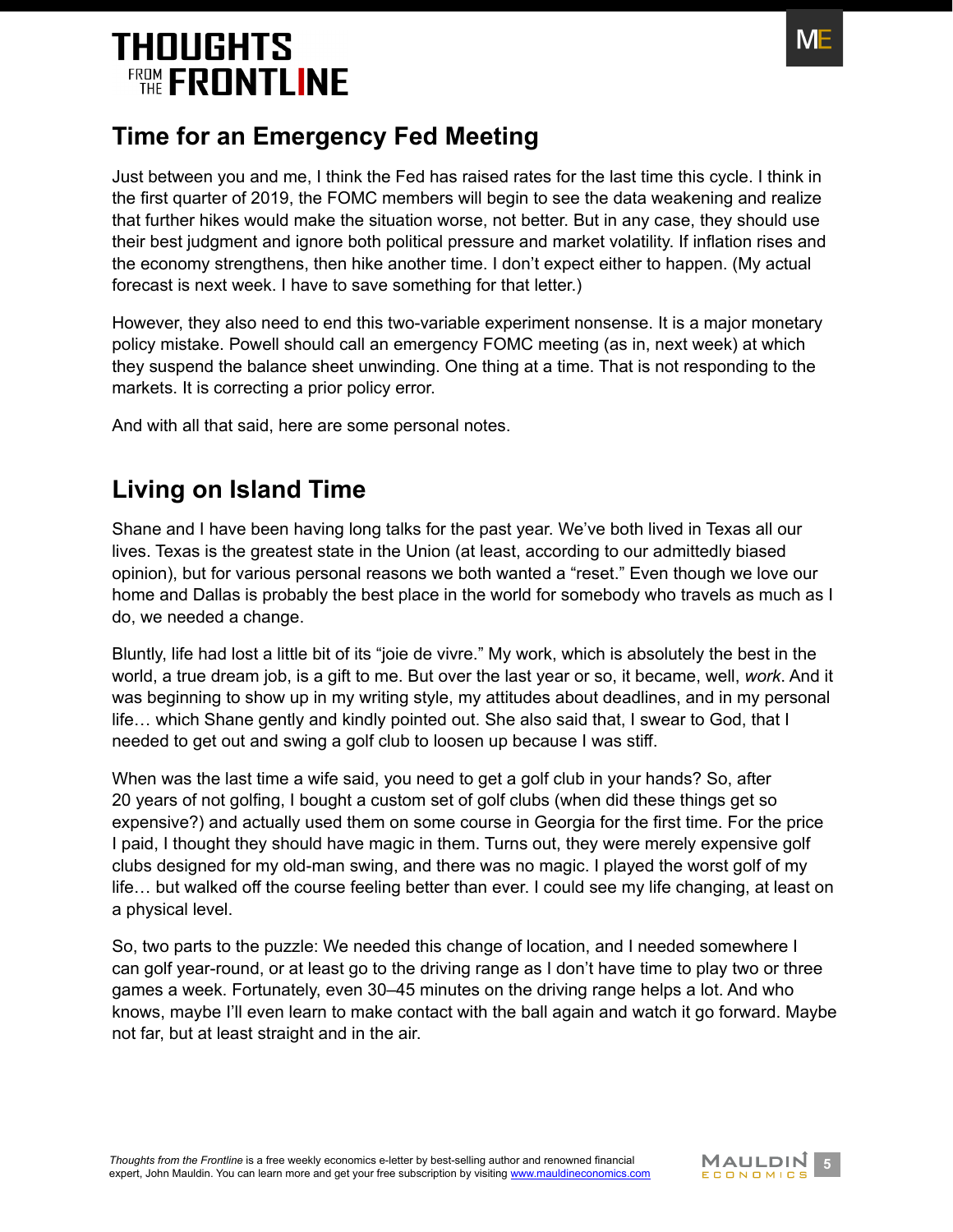

Shane and I are not cold-weather people. She is a beach lover. So, we needed year-round golf and beaches. And, of course, a good gym and an airport with lots of connections, and someplace we could make new friends. A real community.

I have been to 65 countries and all 50 states and most of the provinces in Canada. So, it's not like I haven't looked around. Savannah was a possibility, as was Florida. But once we started looking in that direction, our eyes drifted south and we looked at the Caribbean. There were some real possibilities. But for our personal needs, Puerto Rico stood out like a flashing beacon. We made some exploratory trips, and the more we looked, the more we liked.

And yes, there is a powerful tax break if you live more than 183 days a year in Puerto Rico. Looking at my calendar, I spend an average of 240 days a year in Dallas. So, no problem meeting that residence requirement. And my businesses are well-suited to be moved to Puerto Rico. So, sun and beaches and golf and a great gym, and we have found an amazing community that we are quite comfortable in.

We physically moved December 7. Turns out, it was party season here. (Christmas and all!) We began to meet our neighbors and already have many new friends. Almost everywhere I go, somebody comes up and asks, "Are you John?" We quickly trade phone numbers and set up times for lunch or dinner. Turns out that I have a number of friends here already. Just ones that I hadn't met yet.

All that to say I am more charged up and excited about life than I have been a very long time. Oddly (for me), I'm waking up early in the morning and getting down to my computer as soon as I can. I can't wait to begin the day. With this new energy I could probably write two or three letters a week. But I'm not—it would be more than you need to read. I will channel that time into actually writing my book and other things.

My friends and business partners have noted, with no prompting on my part, a new tone in my voice and passion in my writing, all for the better. So, even though we will keep an apartment in Dallas after my condo sells, and it will be our "US base," as we do have family there, we have found a new home. Getting to the West Coast will certainly take longer, but there are direct flights from San Juan to all over the East Coast, Chicago, and Dallas. And frankly, a nice seat in an airplane is just like a second office to me now. I have even been able to get shorter books completely read on a flight, with highlights and notes—a very good use of time. And Puerto Rico is a US territory, so no customs as we travel on our US passport.

And yes, the 4% total tax rate and 0% capital gains is attractive. I wouldn't for one moment deny it. But it is not the main reason we moved here. We can get everything we need at the local Costco, Home Depot, Best Buy, and all the other chain stores that you would expect to find on the mainland. Amazon delivers right to our doorstep. And there are amazing restaurants and places to see close to us. It is a pretty small island.

I wake up, come to my computer to get a start on the day. When the sun gets a little higher, I go sit out by the pool to catch a few rays and make my phone calls. I am currently the whitest white guy in Puerto Rico. I need to slowly change that. And Pat Cox tells me sunshine is a great source of vitamin D.

**Fhoughts from the Frontline is a free weekly economics e-letter by best-selling author and renowned financial<br>expert, John Mauldin. You can learn more and get your free subscription by visiting www.mauldineconomics.com** expert, John Mauldin. You can learn more and get your free subscription by visiting [www.mauldineconomics.com](http://www.mauldineconomics.com/subscribe)

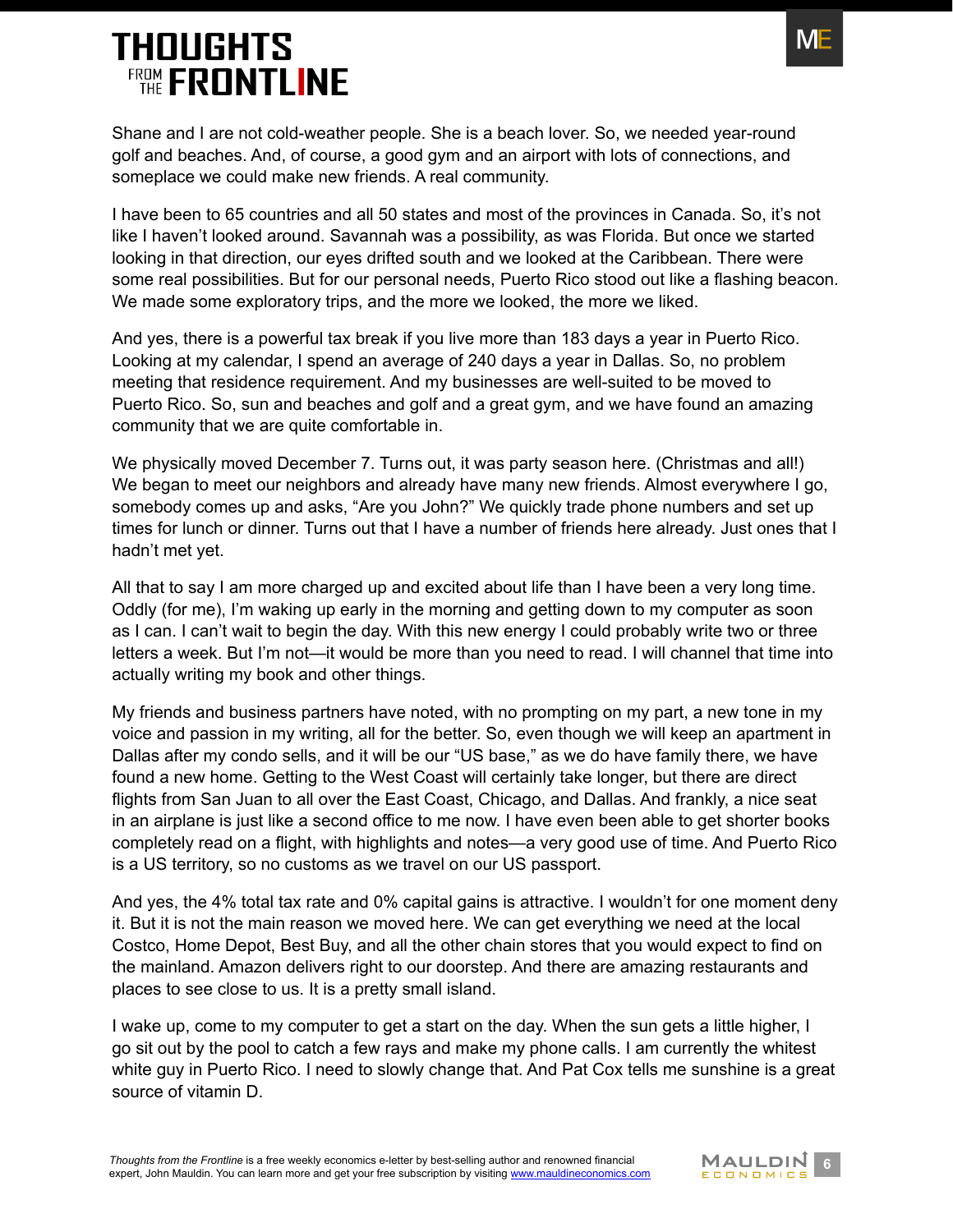

I know this will create an interest in Puerto Rico for some of my friends and readers. If there is enough interest, I and some of the locals will hold small seminars here and introduce you to some of the contacts you would need to contemplate such a move. I was lucky in that the son of my longtime CPA is now a mature young man whose business helps people navigate the admitted cultural and economic/business maze that is Puerto Rico. Paraphrasing the ad, don't leave home without him. Or someone like him.

Even the *Wall Street Journal* is raving about Puerto Rico. In a recent article headlined [Puerto](https://www.wsj.com/articles/puerto-rico-on-the-rebound-a-three-day-getaway-guide-11545838634?emailToken=a5c3260d99ff345a1598d759a9179dd1zbSt5gH1360FDL5V6Q/sMjlJw0yaK8KRRplK/NsXfOX3DjXySiXdjGD1NNPLCnohW9KRHIqIxkV7Wy8CsgLoGubQCja1FBfQZ08oMlOU6ran5xzKReyWups5r2RLprkE&reflink=article_email_share)  [Rico on the Rebound: A Three-Day Getaway Guide](https://www.wsj.com/articles/puerto-rico-on-the-rebound-a-three-day-getaway-guide-11545838634?emailToken=a5c3260d99ff345a1598d759a9179dd1zbSt5gH1360FDL5V6Q/sMjlJw0yaK8KRRplK/NsXfOX3DjXySiXdjGD1NNPLCnohW9KRHIqIxkV7Wy8CsgLoGubQCja1FBfQZ08oMlOU6ran5xzKReyWups5r2RLprkE&reflink=article_email_share), it extols the virtues of a vacation here. Look me up if you come to Dorado, as they suggest.

### <span id="page-6-0"></span>**Quick Shots from the Frontline**

- You really need to read Jonathan Tepper's new book, *[The Myth of Capitalism:](https://www.amazon.com/gp/product/1119548195/ref=dbs_a_def_rwt_bibl_vppi_i0)  [Monopolies and the Death of Competition](https://www.amazon.com/gp/product/1119548195/ref=dbs_a_def_rwt_bibl_vppi_i0)*. Admittedly, I may be a little biased, as he coauthored two of  $m<sub>y</sub>$  our best sellers, but this book is just out-of-the-ballpark good. He highlights a real problem, the growing monopolies and duopolies all over the developed world and the regulatory systems which favor them and stifle competition, and offers some solutions. You can't invest today without understanding this. Get this book and read it. I can't say it any stronger.
- Let me remind you that I have written multiple times in the past that if bear markets, (which we clearly just entered and may not be through with) are not accompanied by recessions, they generally end in a V-shaped recovery. Admittedly, we were already in an overbought and overvalued market, so I'm not sure what the word "recovery" means in that context. But Wednesday was clearly a short-covering rally. How do we know that? Because all of the stocks which had the most shorts on them recovered the most. Case closed.
- I spent two days at the Cleveland Clinic seeing about 10 doctors in their executive wellness program. I wish all of my readers could go there or somewhere like it. I want to be writing for you for a very long time. I need us both to be healthy.

Shane went with me. She got a perfect bill of health. Me, not so much. They proved irrefutably beyond a shadow of a doubt that I am getting older. My cholesterol has gone off the charts. I have a little plaque starting to develop in my carotid artery. I am developing cataracts (which means three more trips to Cleveland in the next few months so they can replace my eyes) and several other minor issues. They told me what I needed to hear, not what I wanted to hear. Kind of like some of my letters to you. What I learned was even more reason to move to Puerto Rico. Fresh fish, which is available locally, is now a mainstay of my diet. Well, and chicken and turkey and vegetables. No more cream in my coffee (Shane has me on almond milk) and no cheese (ouch and multiple groans!). And egg whites for breakfast, although she has found some nondairy cheese substitute to soften the no-cheese blow.

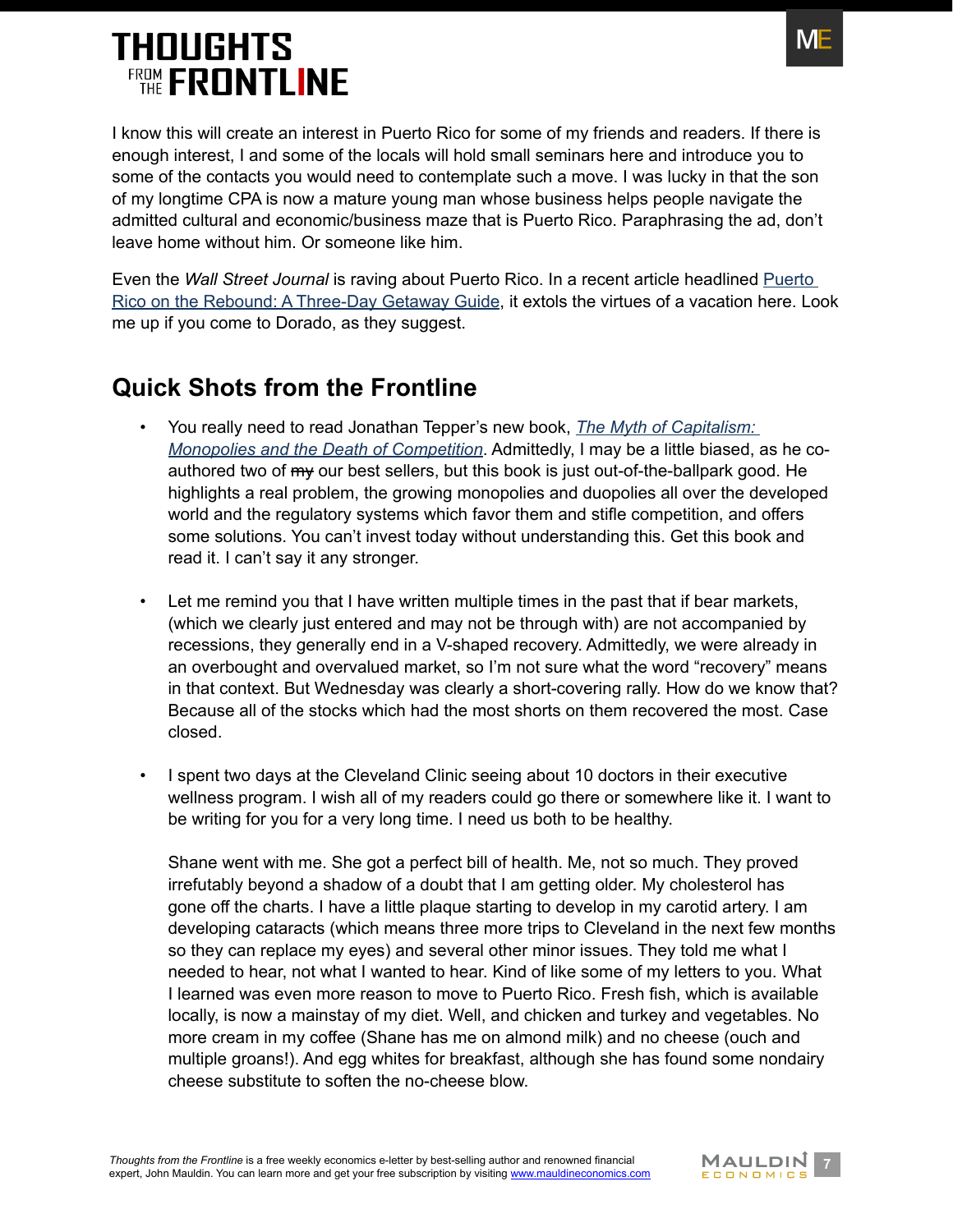

- As I periodically say, I read all the letters and comments you send. They are important to me, and I find that the new energy I have discovered in Puerto Rico lets me reply to more of them. I just can't help myself when they are particularly well written.
- I can't end the year without giving a major set of thanks to my Mauldin Economics team, without whom none of this would be possible. Just as many major thanks need to go to my business partners who help me in the money management side of my life. Without them, I couldn't do what I do. I am one lucky seriously blessed man. Part of the reason for moving to Puerto Rico is to give all of "Team Mauldin" a bigger hand in running the business side of my world, so that I can do more of the reading and research and writing and speaking and thinking that I like to do. It is the best thing that I can do for my readers and clients, not to mention for myself, and I am truly grateful. All I now do is say, "We are going in that direction!" and they take off. 2019 is going to be the most awesome year ever.

A special shout out to Jared Dillian, one of the co-writers here, whom I have watched for the past five years develop into an outstanding newsletter writer. You really should subscribe to his *[Daily Dirtnap](http://www.mauldineconomics.com/go/v3b68r/MEC)* and his other letters. Some of us of an older generation might not get some of his cultural references, yet once you get into the swing of things, you realize that he has an excellent feel for the market. As good as anybody I know.

- Note to President Trump: stop with the blame game already. Don't take credit for the markets, whether they go up or down. Yes, of course, you get blamed when the markets go down, but it's not your fault. If you want to blame anybody, blame Reagan and Bush and Obama for appointing Fed chairs who created serial bubbles. And then move on. You have enough on your plate without taking responsibility for the market as well.
- If you are not reading *[Over My Shoulder](http://www.mauldineconomics.com/go/v3b5ll/MEC)* you're missing out. The combination of my remarkable set of friends who let me send you their letters (which are often behind pretty high pay walls), not to mention my longtime friend and associate Patrick Watson's ability to summarize and interpret them for you, makes for what I think is the best curated information source anywhere. I could say it's priceless, yet it's actually quite inexpensive. At least that's what this not so very humble analyst thinks.
- One last plug: You do not want to miss the 2019 Strategic Investment Conference, May 13–16 in Dallas, Texas. My team will be sending you multiple links to sign up. Do it early and get the early bird price. I promise this is going to be the greatest SIC ever. When you see the line-up, you will definitely want to be in the room. I am pretty sure it is going to sell out, so don't procrastinate. Sign up now, book your room, and make your airline reservations. Be there.

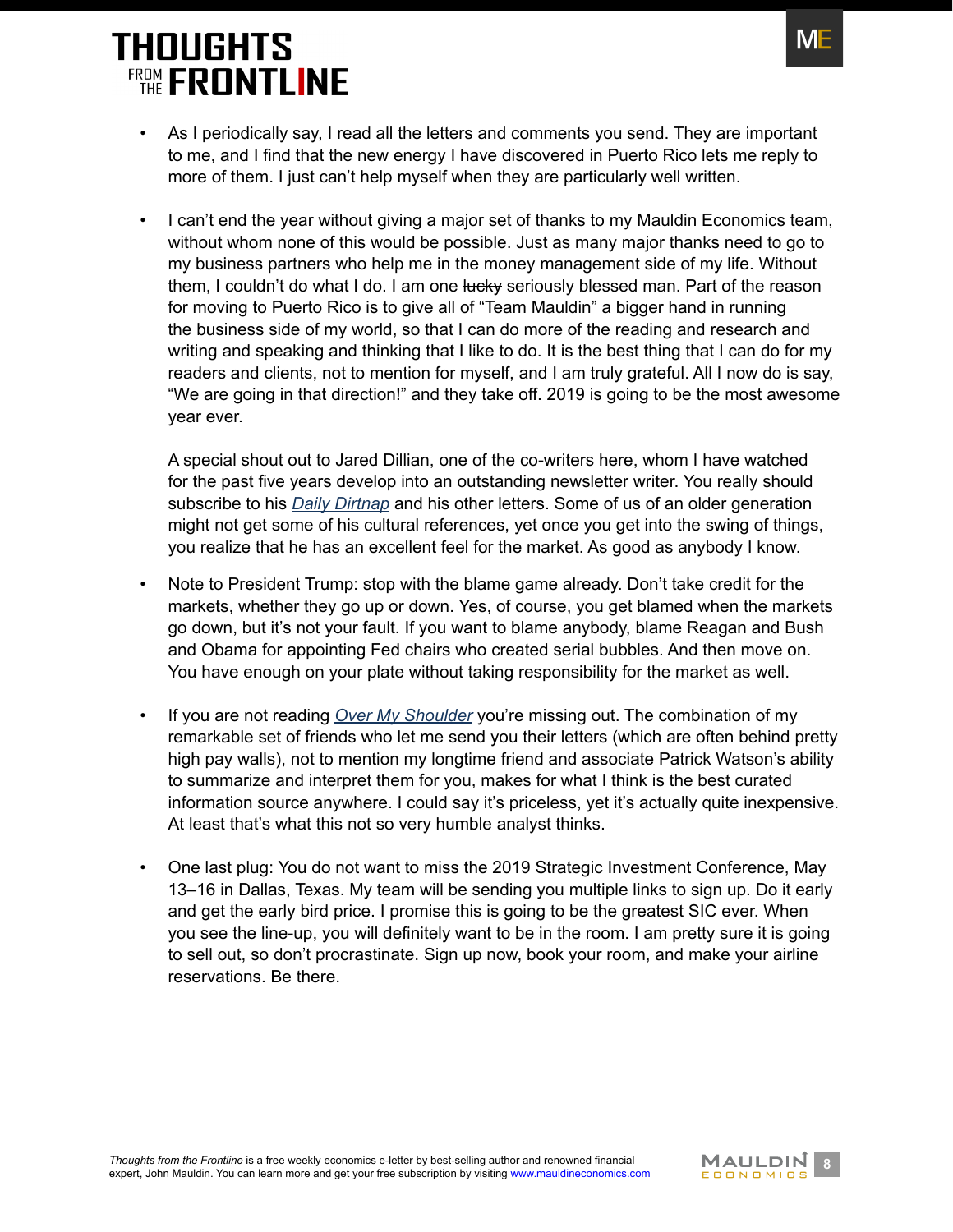

I could go on, but the letter is getting long and it really is time to hit the send button. As we approach the new year, I realize I have been writing this letter for going on 20 years. Many of you have been with me since the beginning. And some of you found me just last week. To those who are new, I say an enthusiastic "welcome aboard." Admittedly, I may not be everyone's cup of tea, but I am extraordinarily grateful and humbled by those who have been along for what has been an extraordinary ride.

The markets in the future are not going to get any easier to navigate than they have been the last few weeks. In fact, if anything, they are going to become even more difficult. And so is the social environment, not to mention the political environment. We are in the last half of the Fourth Turning (the end of a repeating 80-year cycle). In fact, we are approaching the last half of the last half, and for the last 500 years of Anglo-Saxon history, that has been the most volatile period of history, with wars and worse often accompanying that period. I've been having deep and long conversations with Neil Howe and Pat Caddell and other political and social commentators that frankly leave me troubled… indeed, very troubled and worried. It isn't time for dried food, guns, and gold, but it is also not going to be business as usual.

More on that in future *Thoughts from the Frontline* letters. I will be here to walk with you every step of the way, offering a few insights of my own but especially those I pick up from my wide range of contacts, who are also trying to navigate through what many of us think will be the most tumultuous time in our lives. It is not just markets that are the problem anymore. There are also major opportunities as well. I will try and point out both.

That being said, thank you from the bottom of my heart. It is with excitement and a full heart that I look forward to 2019. It is going to be our best year ever! I hope you can spend some time with friends and family over the New Year's holiday. My best to you as we walk bravely, without fear in our hearts, with the excitement and wonder of little children, not knowing what we face, into the future. It is going to be awesome!

Your quivering with excitement and joy analyst,

Of Maddi

John Mauldin [subscribers@mauldineconomics.com](mailto:subscribers%40mauldineconomics.com?subject=)